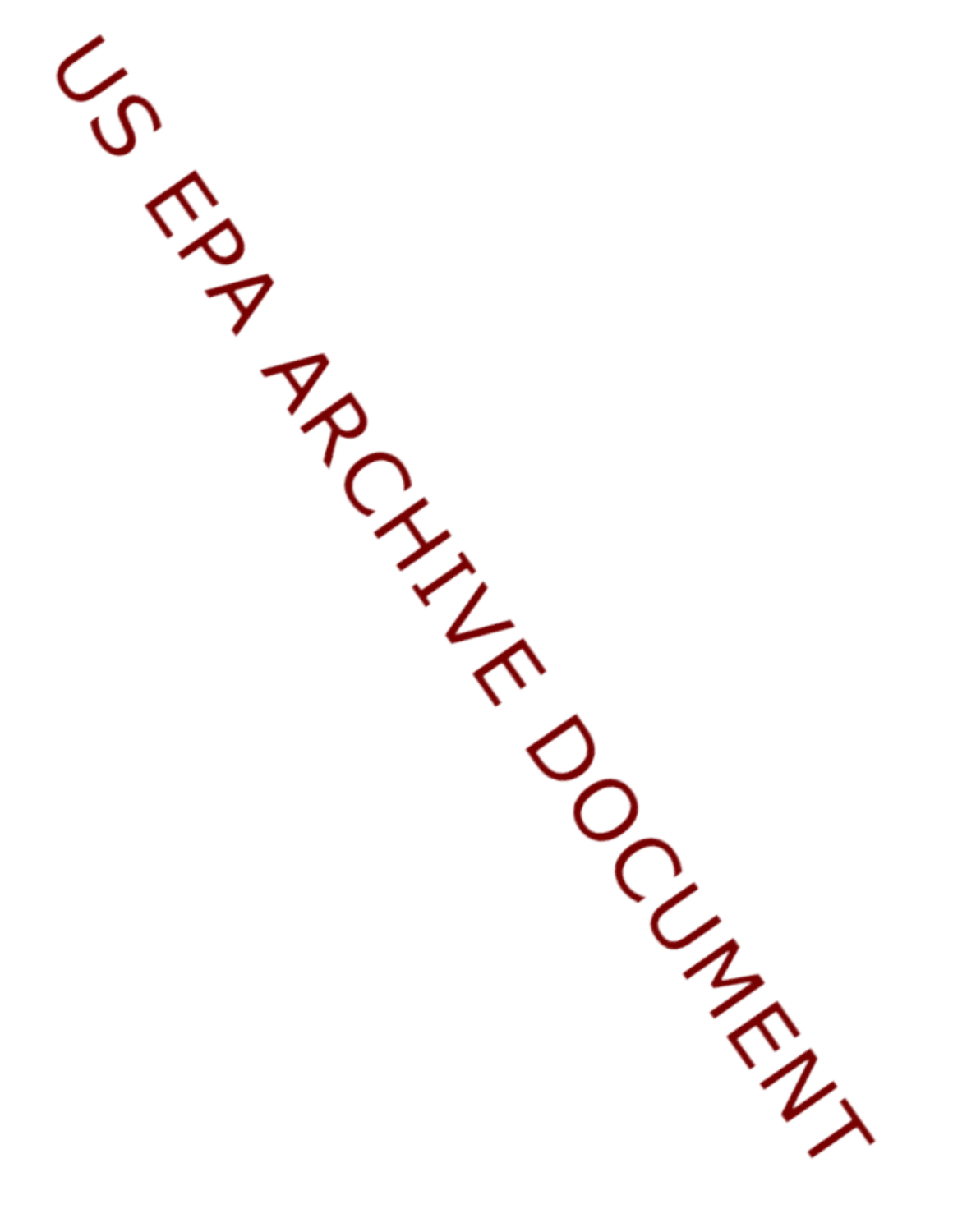**UNITED STATES ENVIRONMENTAL PROTECTION AGENCY**  Office of Research and Development Washington, D.C. 20460

AL PROTE



## **ENVIRONMENTAL TECHNOLOGY VERIFICATION PROGRAM VERIFICATION STATEMENT**

|                                 | TECHNOLOGY TYPE: FIELD PORTABLE X-RAY FLUORESCENCE ANALYZER                                                 |
|---------------------------------|-------------------------------------------------------------------------------------------------------------|
| APPLICATION:                    | <b>MEASUREMENT OF METALS IN SOIL</b>                                                                        |
| TECHNOLOGY NAME: TN Pb ANALYZER |                                                                                                             |
| COMPANY:<br>ADDRESS:            | <b>TN SPECTRACE</b><br>2555 N. INTERSTATE HWY 35<br><b>P.O. BOX 800</b><br><b>ROUND ROCK, TX 78680-0800</b> |
| PHONE:                          | (512) 388-9100                                                                                              |

The U.S. Environmental Protection Agency (EPA) has created a program to facilitate the deployment of innovative technologies through performance verification and information dissemination. The goal of the Environmental Technology Verification (ETV) Program is to further environmental protection by substantially accelerating the acceptance and use of improved and more cost-effective technologies. The ETV Program is intended to assist and inform those involved in the design, distribution, permitting, and purchase of environmental technologies. This document summarizes the results of a demonstration of the Spectrace TN Pb Analyzer.

# **PROGRAM OPERATION**

The EPA, in partnership with recognized testing organizations, objectively and systematically evaluates the performance of innovative technologies. Together, with the full participation of the technology developer, they develop plans, conduct tests, collect and analyze data, and report findings. The evaluations are conducted according to a rigorous demonstration plan and established protocols for quality assurance. The EPA's National Exposure Research Laboratory, which conducts demonstrations of field characterization and monitoring technologies, selected PRC Environmental Management, Inc., as the testing organization for the performance verification of field portable X-ray fluorescence (FPXRF) analyzers.

### **DEMONSTRATION DESCRIPTION**

In April 1995, the performance of seven FPXRF analyzers was determined under field conditions. Each analyzer was independently evaluated by comparing field analysis results to those obtained using approved reference methods. Standard reference materials (SRM) and performance evaluation (PE) samples also were used to independently assess the accuracy and comparability of each instrument.

The demonstration was designed to detect and measure a series of inorganic analytes in soil. The primary target analytes were arsenic, barium, chromium, copper, lead, and zinc; nickel, iron, cadmium, and antimony were secondary analytes. The demonstration sites were located in Iowa (the RV Hopkins site) and Washington (the ASARCO site). These sites were chosen because they exhibit a wide range of concentrations for most of the target metals and are located in different climatological regions of the United States; combined, they exhibit three distinct soil types: sand, clay, and loam. The conditions at these sites are representative of those environments under which the technology would be expected to operate. Details of the demonstration, including a data summary and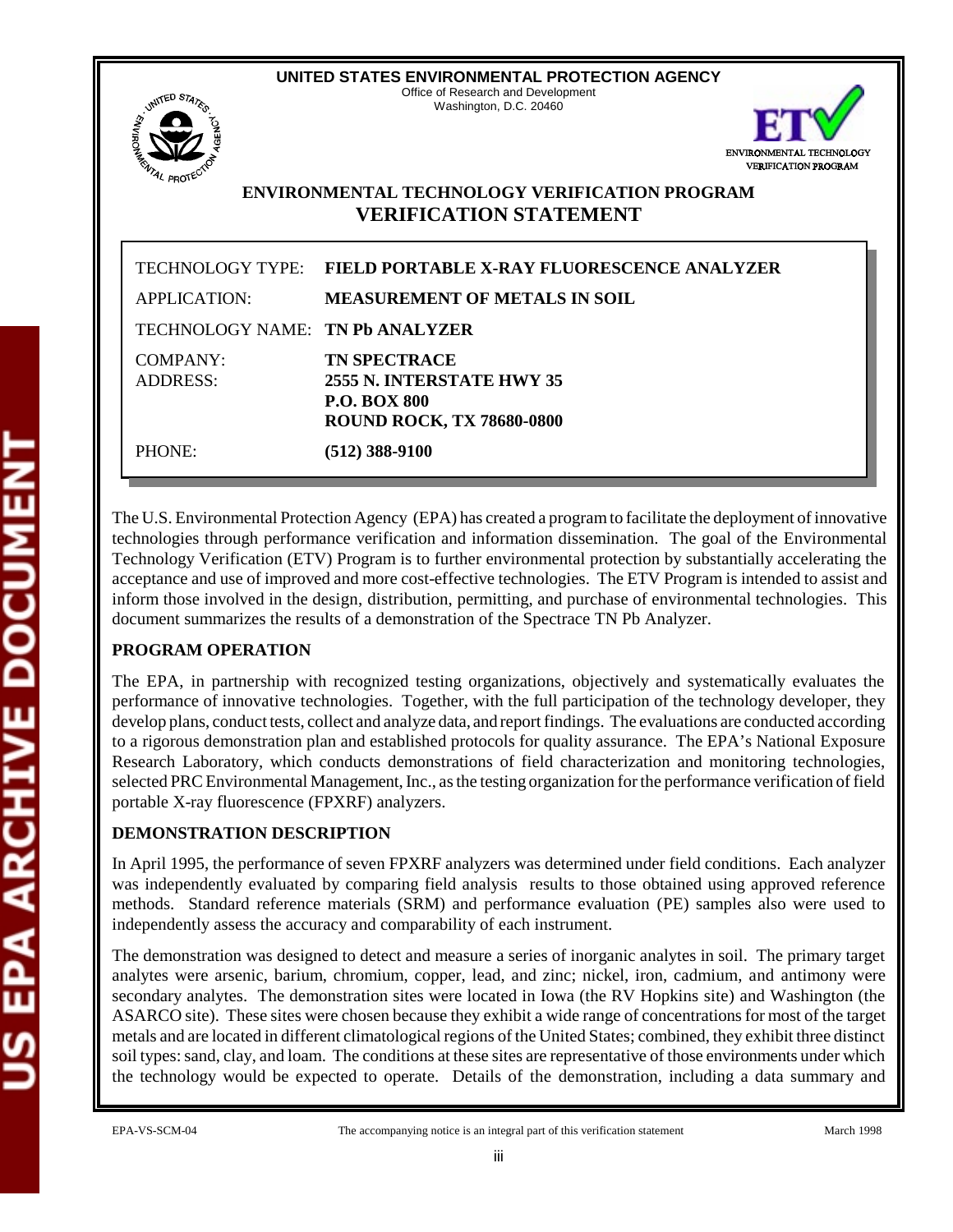discussion of results, may be found in the report entitled "Environmental Technology Verification Report, Field Portable X-ray Fluorescence Analyzer, Spectrace TN 9000 and TN Pb Field Portable X-ray Fluorescence Analyzers." The EPA document number for this report is EPA/600/R-97/145.

The EPA Method 6200 was tested and validated using the data derived from this demonstration. This method may be used to support the general application of FPXRF for environmental analysis.

#### **TECHNOLOGY DESCRIPTION**

This analyzer operates on the principle of energy dispersive X-ray fluorescence spectroscopy where the characteristic energy components of the excited X-ray spectrum are analyzed directly by an energy proportional response in the X-ray detector. Energy dispersion affords a highly efficient, full-spectrum measurement which enables the use of low intensity excitation sources (such as radioisotopes) and compact battery-powered, fieldportable electronics. The FPXRF instruments are designed to provide rapid analysis of metals in soil. This information allows investigation and remediation decisions to be made on-site and reduces the number of samples that need to be submitted for laboratory analysis. In the operation of these instruments, the user must be aware that FPXRF analyzers do not respond well to chromium and that detection limits may be 5 to 10 times greater than conventional laboratory methods. As with all field collection programs, a portion of the samples should be sent to a laboratory for confirmatory analyses.

The TN Pb Analyzer was specifically designed to analyze for lead in a variety of matrices. It is field portable, weighing less than 20 pounds, and can be battery powered up to 8 hours. It uses a single radioactive source (cadmium-109) and a mercuric iodide semiconductor detector to analyze metals in soils using relatively short count times (60 seconds). The single radioactive source limits the number of analytes which can be detected. In this demonstration, the TN Pb Analyzer's Soils Application software was configured to report concentrations for arsenic, chromium, copper, lead, and zinc. Contaminant concentrations are computed using a fundamental parameters (FP) calibrated algorithm included in the analyzer's operations software. The FP method does not require site-specific calibration samples; however, such samples can be used to customize the calibration to a particular matrix. The TN Pb Analyzer can conduct *in situ* measurements or measure samples in cups. At the time of the demonstration, the cost of the TN Pb Analyzer was about \$39,500, or it could be leased for \$5,500 per month or \$3,000 for 2 weeks.

### **VERIFICATION OF PERFORMANCE**

The performance characteristics of the TN Pb Analyzer include the following:

- **• Detection limits:** Precision-based detection limits were determined by collecting 10 replicate measurements on site-specific soil samples with metals concentrations 2 to 5 times the expected MDLs. The results were 115 milligrams per kilogram (mg/kg) or less for arsenic, copper, lead, and zinc. Chromium was determined to be 460 mg/kg.
- **Throughput:** Average throughput was between 20 and 25 analyses per hour using a count time of 60 seconds. This rate only represents the analysis time since different personnel were used to prepare the samples.
- **Drift:** Based on a daily analysis of an SRM, which contained quantifiable levels of arsenic, copper, lead, and zinc, the drift RSD values for the mean recovery of these analytes were less than 8 percent.
- **Completeness:** The TN Pb Analyzer produced results for all of the 1,260 samples for a completeness of 100 percent.
- **Blank results:** During the demonstration, a total of 20 SiO<sub>2</sub> blank samples was analyzed. None of the reported analytes were detected above the method detection limits.
- **Precision:** The goal of the demonstration was to achieve relative standard deviations (RSD) of less than 20 percent at analyte concentrations of 5 to 10 times the method detection limits. The RSD values for arsenic, copper, lead, and zinc were less than 10 percent. A value for chromium was not determined due to a lack of sufficient samples in the required concentration range.